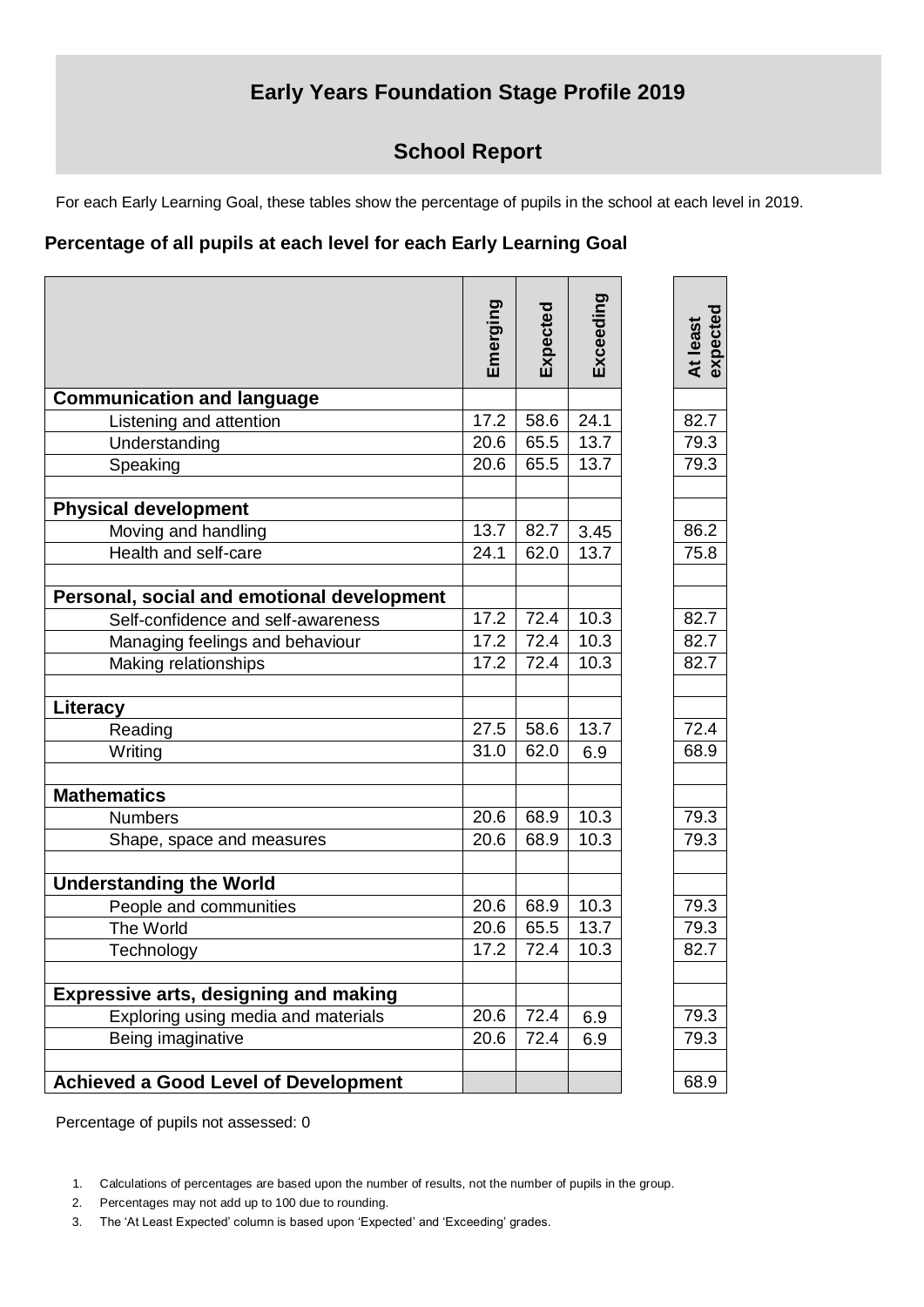|  |  | Percentage of boys at each level for each Early Learning Goal |  |
|--|--|---------------------------------------------------------------|--|
|--|--|---------------------------------------------------------------|--|

|                                              | Emerging | Expected | Exceeding | expected<br>At least |
|----------------------------------------------|----------|----------|-----------|----------------------|
|                                              |          |          |           |                      |
| <b>Communication and language</b>            |          |          |           |                      |
| Listening and attention                      | 17.6     | 58.8     | 23.5      | 82.3                 |
| Understanding                                | 17.6     | 64.7     | 17.6      | 82.3                 |
| Speaking                                     | 17.6     | 64.7     | 17.6      | 82.3                 |
| <b>Physical development</b>                  |          |          |           |                      |
| Moving and handling                          | 17.6     | 76.4     | 5.88      | 82.3                 |
| Health and self-care                         | 23.5     | 58.8     | 17.6      | 76.4                 |
| Personal, social and emotional development   |          |          |           |                      |
| Self-confidence and self-awareness           | 17.6     | 70.5     | 11.7      | 82.3                 |
| Managing feelings and behaviour              | 17.6     | 70.5     | 11.7      | 82.3                 |
| Making relationships                         | 17.6     | 70.5     | 11.7      | 82.3                 |
| Literacy                                     |          |          |           |                      |
| Reading                                      | 23.5     | 58.8     | 17.6      | 76.4                 |
| Writing                                      | 29.4     | 64.7     | 5.88      | 70.5                 |
| <b>Mathematics</b>                           |          |          |           |                      |
| <b>Numbers</b>                               | 17.6     | 64.7     | 17.6      | 82.3                 |
| Shape, space and measures                    | 17.6     | 64.7     | 17.6      | 82.3                 |
| <b>Understanding the World</b>               |          |          |           |                      |
| People and communities                       | 17.6     | 64.7     | 17.6      | 82.3                 |
| The World                                    | 17.6     | 64.7     | 17.6      | 82.3                 |
| Technology                                   | 17.6     | 64.7     | 17.6      | 82.3                 |
|                                              |          |          |           |                      |
| <b>Expressive arts, designing and making</b> |          |          |           |                      |
| Exploring using media and materials          | 23.5     | 64.7     | 11.7      | 76.4                 |
| Being imaginative                            | 23.5     | 64.7     | 11.7      | 76.4                 |
| <b>Achieved a Good Level of Development</b>  |          |          |           | 70.5                 |

Percentage of boys not assessed: 0

- 2. Percentages may not add up to 100 due to rounding.
- 3. The 'At Least Expected' column is based upon 'Expected' and 'Exceeding' grades.

<sup>1.</sup> Calculations of percentages are based upon the number of results, not the number of pupils in the group.